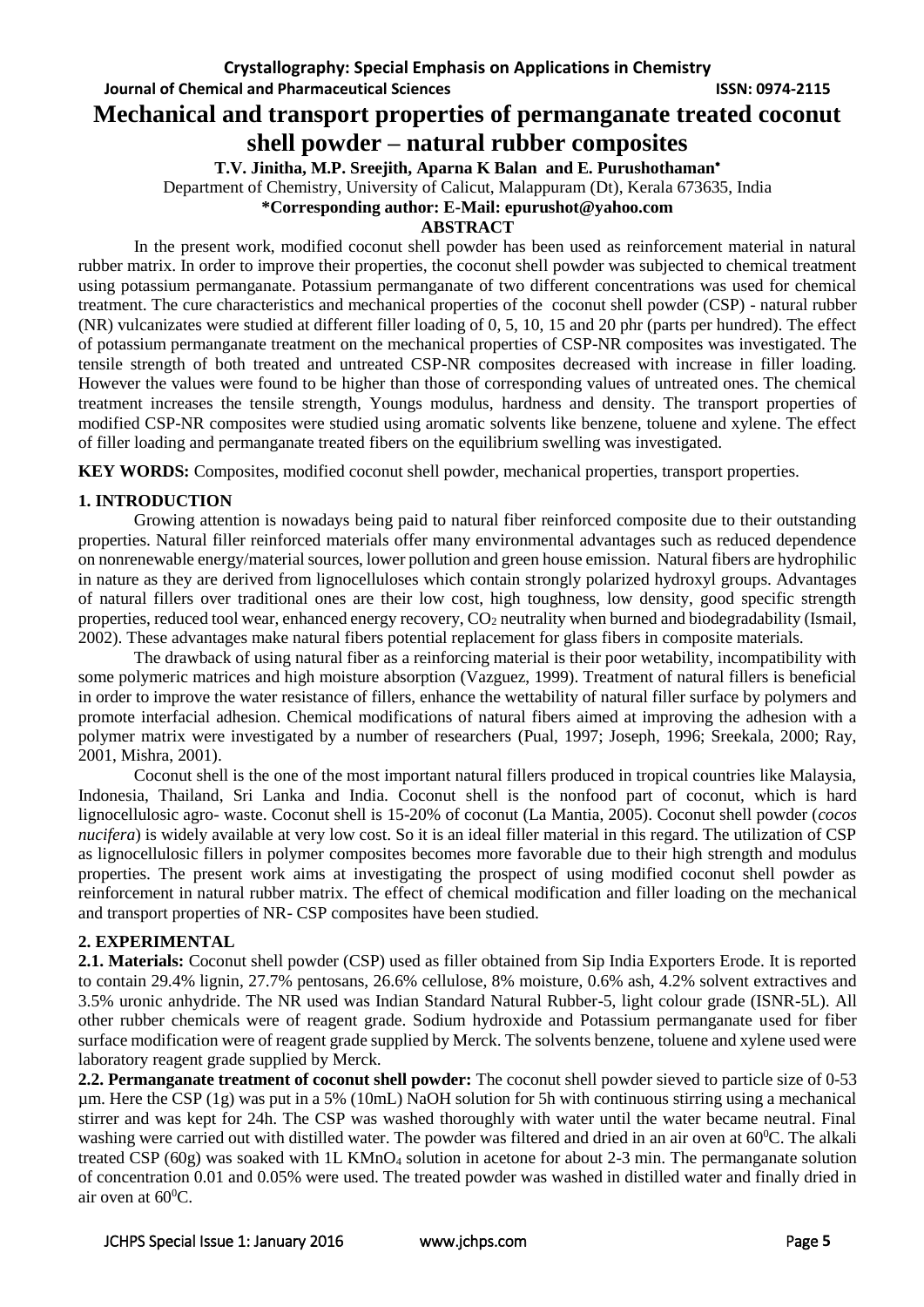#### **Journal of Chemical and Pharmaceutical Sciences ISSN: 0974-2115**

**2.3. Preparation of composites:** The composites were prepared by incorporation of filler (untreated and treated CSP) in to NR matrix according to base formulation. The formulation of CSP/NR composites is given in Table 1. Mixing was carried out on a laboratory two roll mixing mill (150x300mm) according to ASTM-D 15-627. Nip gap, mill roll speed ratio, time of mixing and the sequence of addition of ingredients were kept for the same for all the composites. The samples were named as CSP for unmodified coconut shell and permanganate treated CSP were named respectively as  $P_1CSP$  and  $P_2CSP$ , where  $P_1$  is 0.01% permanganate and  $P_2$  is 0.05% permanganate. Vulcanization of the mixes was done at  $160^{\circ}$ C using a hydraulic press having electrically heated plates (150mm) x150mm x 2mm) at a pressure of KPa (100psi). The respective cure times at 160<sup>0</sup>C were measured using Rheo-Line moving Die Rheometer.

**2.4. Filler characterization:** The unmodified and modified CSP were characterized using FTIR spectroscopy using JASCO FTIR- 4100 spectrometer using solid KBr pellet. The crystalline structure of CSP was analyzed by X-ray diffractometer RIGAKU MINIFLEX- 600 with Cu K $\alpha$  ( $\lambda$  = 1.54Å) was recorded between 3<sup>0</sup> to 80<sup>0</sup>.

**2.5. Testing of composites:** Tensile properties: tensile strength indicates the ability of a composites material to withstand forces that pull it apart as well as the capability of the material to stretch prior to failure. Tensile strength, modulus and elongation at break of the composites were examined on a universal testing machine (ASTM D 412) at a cross head speed of 500mm/min after conditioning at 27<sup>0</sup>C.

**2.6. Hardness and density:** Hardness was measured at room temperature by using a shore–A hardness tester according to ASTM D 2240-2004. The relative density of composites was measured by using electron densimeter MD-2005.

**2.7. Sorption experiment:** Circular sample of diameter 1.94cm were used in sorption experiments that monitored liquid sorption gravimetrically. The original weight and thickness of samples were measured before sorption experiment. They were than immersed in solvents in closed diffusion bottles, kept at room temperature periodically the samples were removed from the bottles and damp dried between filter papers to remove excess solvents on their surface. They were then weighed immediately using an electronic balance (Shimadzu, Libror AEU-210 Japan) that measured reproducibility within  $\pm$  0.0001g. The samples were immediately placed back into the test bottles. The process was continued until the equilibrium swelling was achieved.

### **3. RESULTS AND DISCUSSION**

**3.1. Filler characterization:** The unmodified and chemically modified coconut shell powders were characterized using FTIR spectroscopy. The Figure.1 shows the FTIR spectra of unmodified CSP. The identification reveals lines representing the hydrogen bonded stretching bands of OH groups in the region of 3411 cm<sup>-1</sup> and in the region of 1024 cm<sup>-1</sup>, the absorption can be attributed mainly to the carbohydrates including C-O-C and C-O stretch and bonds belongs to the glucoside linkage and possibly to lignin. The peak in the region of 2920 cm<sup>-1</sup> is due to the aliphatic saturated C-H stretching vibration of lignin /polysaccharides complex. the peak in the region at 1737 cm<sup>-1</sup> in the fiber are attributed to either the acetyl or uronic ester groups of hemicelluloses or ester linkages of carboxylic groups of lignin (Alemdar, 2008). The chemical treatments removes the waxes, oils and hemicellulose and lignin etc. The removal of these components can observe in FTIR spectra of CSP fiber after permanganate treatment. After modification the intensity of the O-H is reduced due to removal of O-H from cellulose. The peak in the region at 1740 cm<sup>-1</sup> in the unmodified fiber disappeared in the spectra of permanganate modified fibers, which indicates the complete cleavage of these ester bonds. The schematic representation of the CSP modification is given in the scheme 1.

The X- ray diffractograms of untreated and permanganate treated CSP fiber can be seen in the Figure. 2. It can be observed that the major crystalline peaks occurred at  $2\theta = 22.1^{\circ}$ . Which represent the cellulose crystallographic plane (200). The permanganate treatment cannot significantly effect on the crystalline properties of cellulose. The XRD pattern of permanganate treated CSP shows a well-defined peak in the region  $14 - 18<sup>0</sup>$ compared to untreated CSP. It indicates the removal of hemicelluloses and lignin after permanganate treatment.

**3.2. Cure characteristics:** Figure.3. shows the reographs of the NR-CSP mixes. The maximum torque is a measure cross link density and stiffness in the rubber. The maximum torque  $(M_H)$  value, increases with increasing CSP filler loading. This indicates that as more and more filler dispersed into the rubber matrix, the mobility of the macromolecular chains of the rubber decreased, which ultimately resulted in the rigidity of vulcanizates. This torque values are also increased by permanganate treatment. The Table 2 shows scorch time,  $t_2$  and cure time  $t_{90}$  of NR-CSP and NR PCSP composites at different filler loading. Both optimum cure time and scorch time were to show a slight decrease consistently with increasing filler loading. This trend might be due to the longer time the rubber composite remains in the mill during mixing. Similar observation was reported by (Geethamma, 1995). According to these authors, as the filler loading increases, the incorporation time of the filler into rubber matrix also increases and consequently generates more heat due to additional friction.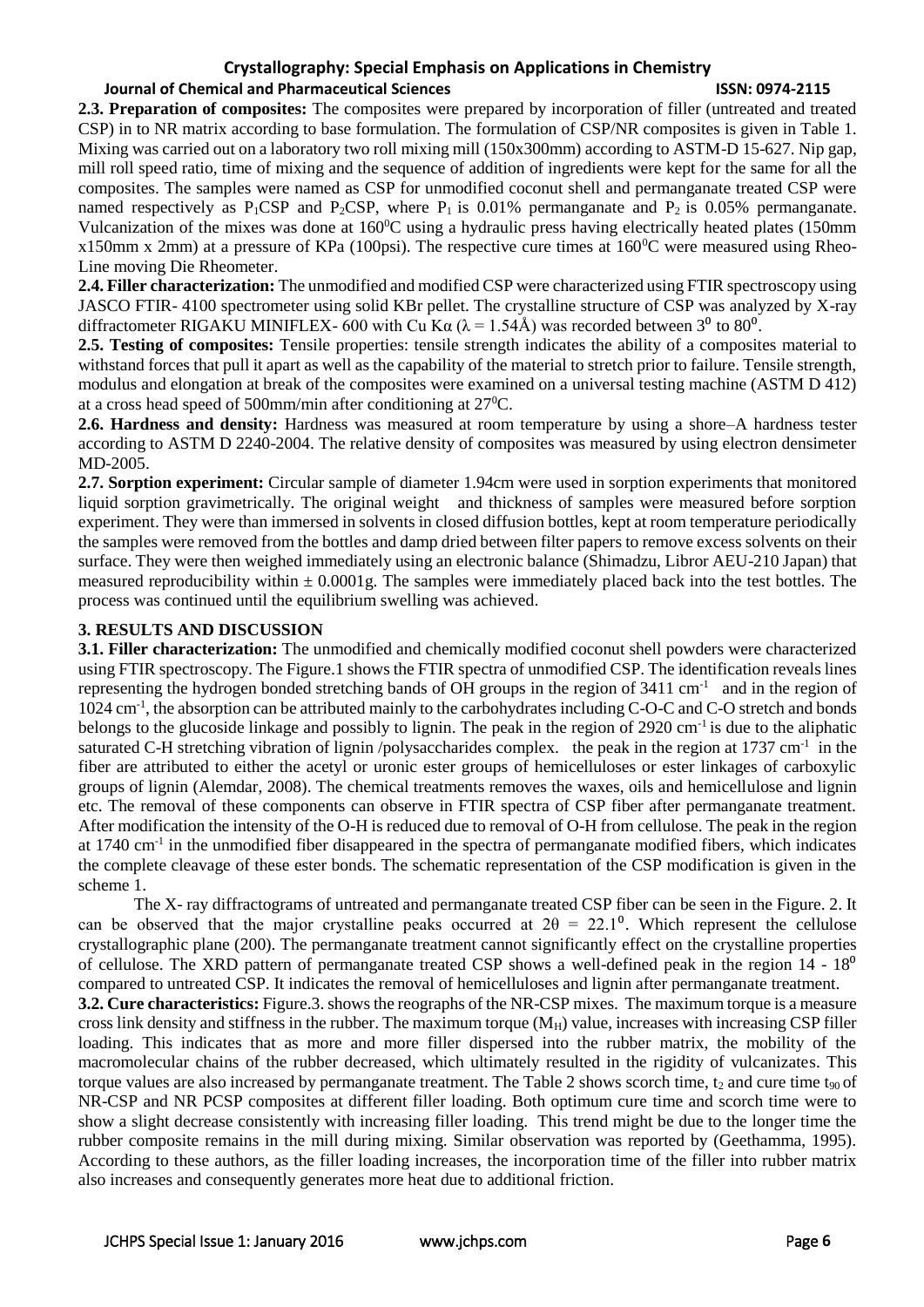#### **Journal of Chemical and Pharmaceutical Sciences ISSN: 0974-2115**

**3.3. Tensile properties:** The effect of filler loading and permanganate treatment of CSP on tensile strength of CSP filled NR is presented in Figure.4. The tensile strength shows a maximum at 5 phr of rubber CSP composites. Further increase in filler loading leads to a decrease in tensile strength. Similar trend that is the decrease in tensile strength of rubber composite with increasing filler loading has been reported by (Ismail, 1997; Sareena, 2013; Onyeagoro, 2012). The higher value of tensile strength was exhibited by  $P_2CSP$  vulcanizates when compared to P1CSP. The permanganate treatment (0.05% concentration) of filler can improve the fiber matrix interfacial adhesion, leading to better stress strain transfer efficiency from the matrix to the filler and a consequence improvement in mechanical properties of the composites.

Table.3 shows the effect of filler loading on the elongation at break of CSP-NR composites. The incorporation of filler into the matrix has resulted in a dramatic reduction in the elongation at break. This decrease in elongation at break upon addition of rigid filler arises due to the decreased deformability of rigid interface between filler and rubber. NR composite with permanganate treated CSP at 0.05% concentration (P<sub>2</sub>CSP) gives higher elongation at break than untreated CSP and P<sub>1</sub>CSP filled NR composites.

Figure.5. shows the variation of Young's modulus of NR with untreated and treated CSP loading. It can be seen that the Young's modulus of CSP–NR composites increases with increase in filler content which is a clear indication of the ability of the CSP to impart greater stiffness to the NR composite. The filler has higher stiffness than the matrix and can increase the modulus of the composite. At given filler loading  $P_2CSP$  filled NR gave the highest modulus. Effect of filler loading on the hardness of the CSP-NR composites was shown in the Figure.6. The incorporation of filler content into the NR matrix reduces the mobility of the polymer chain and increases the cross linking density, hardness also increases. The treated CSP composites have better hardness compared to untreated ones. This could be attributed to both better dispersion of the fiber into the matrix with minimum voids and stronger interfacial adhesion between the matrix and the filler. At given filler loading  $P_2CSP- NR$  gives highest hardness than untreated CSP and P<sub>1</sub>CSP filled NR composite.

Figure.7. shows the effect of filler loading on the density of the CSP-NR composites. The incorporation of both untreated and treated CSP into the NR matrix has increased the density of the composite. The density of composite is found to increase with an increase in the filler loading. At a given filler loading  $P_2CSP$  filled NR gave the highest density.

**3.4. Sorption studies:** From the diffusion data, the mol% uptake of solvent/g of polymer,  $O_t$  was determined using the equation (1) (Thomas, 1986).

$$
Qt (mol\%) = \frac{(Mass of solvent absorbed/_{Molar mass of the solvent})}{Mass of polymer} \times 100
$$
 (1)

The  $Q_t$  becomes  $Q_\infty$  when equilibrium reached. The effect of chemical treatment of fiber on equilibrium swelling of the composites is given in Figure. 8. It is observed that in composites containing treated fibers, the solvent uptake is reduced further, which is due to the enhanced interfacial bonding between the fiber and rubber. This prevents the transport of solvent to some extent through the interface. The permanganate treatment has resulted in lowering of solvent uptake when compared to the untreated composites. With an increase in the molecular size of the solvent molecules, there is a decrease in the value of  $Q_t$  in all the systems shown in Figure. 9. Benzene shows the maximum value of  $Q_t$  and xylene the minimum, among the solvents used in this study. The solvent uptake increases in the order xylene  $\lt$ toluene  $\lt$ benzene. As the size of the penetrant increases, the resistance offered by the polymer to the transport of the solvents through the matrix is enhanced. The decrease in sorption with increasing filler concentration in NR –CSP composites is shown in the Figure. 10. The trend may be that each particle behaves as an obstacle to the diffusing molecule. As the concentration of filler increase in the rubber matrix more and more obstacles are created to the diffusing molecule and thus reduce the amount of penetrant solvents.

**3.5. Diffusion coefficient** (D): Diffusion coefficient is a kinetic parameter, is the ability of the penetrant to move among the polymers segment. Diffusion coefficient was calculated from the equation eq. (2) (Southern, 1967).

$$
D = \pi \left(\frac{h\theta}{4Q\infty}\right)^2 \tag{2}
$$

Where h is the initial sample thickness,  $\theta$  is the slope of the linear portion of the sorption curve of the plot of *Qt* verses √t and *Q∞* is the equilibrium absorption.

The '*D*' values decrease with increasing filler loading as show in the Table 4. As the filler loading increasing the crosslinking increases, it reduces the mobility of the penetrant in the composite which ultimately resulting decrease in diffusion with increasing filler content. The size of penetrant also affects the D value. As penetrant size increases, the D value decreases. A decrease in the diffusion coefficient of same polymers with increases in molecular mass of penetrant has already been reported (Mathew, 2007; Dasan, 2008). The permanganate treated CSP –NR composites shows minimum lowest D value compared to untreated CSP-NR composites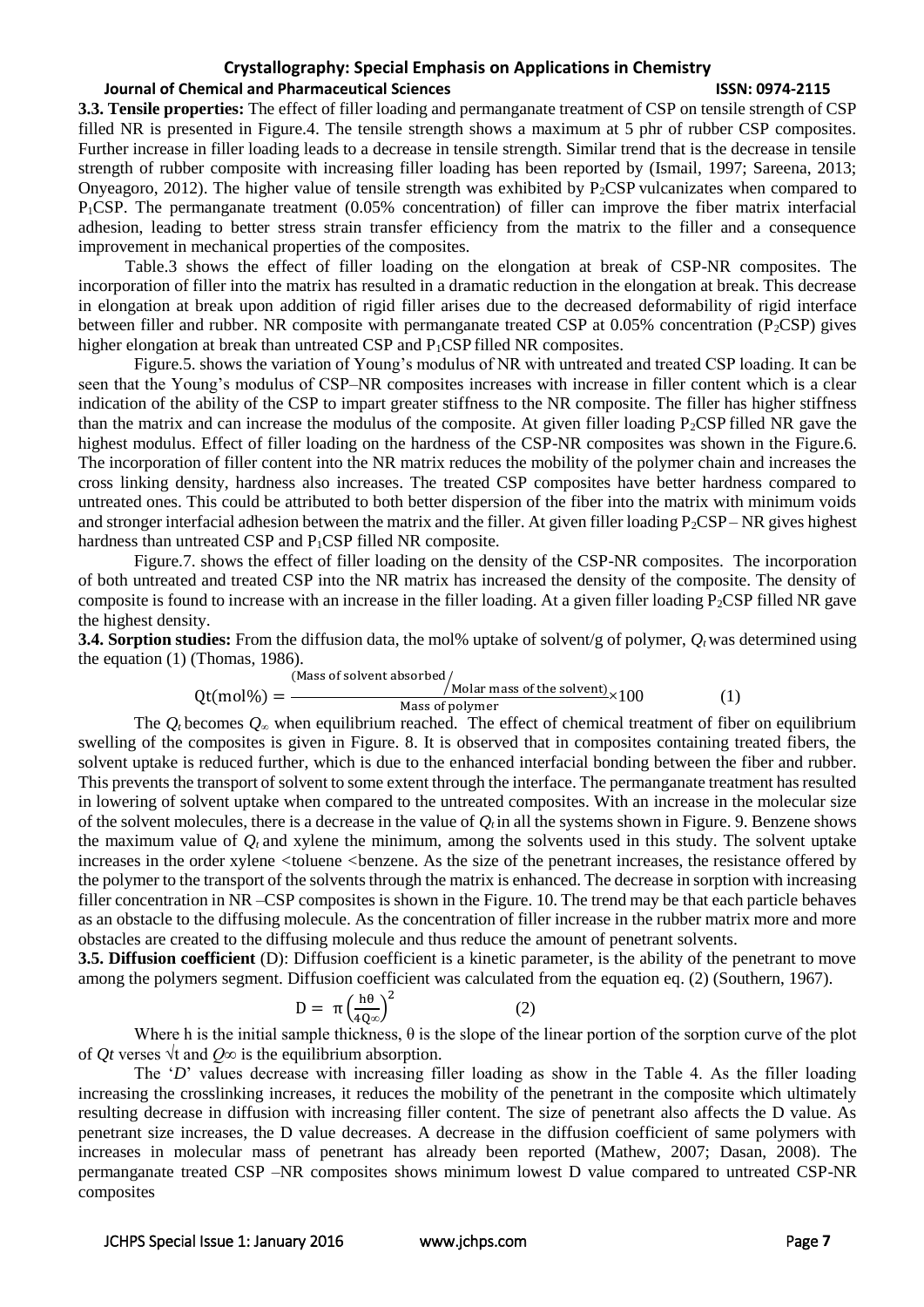### **Journal of Chemical and Pharmaceutical Sciences ISSN: 0974-2115**

**3.6. Sorption coefficient (S):** Sorption is a surface phenomenon and it is an indication of the tendency of the penetrant to dissolve into the polymer. The sorption coefficient was calculated using the eq. (3) (Igwe, 2007)

$$
S = W\omega/W_p \tag{3}
$$

The Table 4 shows that the sorption coefficient of NR- CSP composites. The sorption coefficient is found to be decrease with increase coconut shell powder content in the rubber vulcanizate. The sorption coefficient was highest in benzene, followed by toluene, and then xylene for any set of composite is considered in the table. It indicates that as size of the penetrant increases the sorption coefficient is decreased similar to that of diffusion coefficient. The permanganate treated  $(P_2CSP)$  composite shows lower sorption coefficient than untreated CSP-NR composites.

**3.7. Permeation coefficient (P):** Permeation can be considered as the combined effect of sorption and diffusion process. The permeability or permeation coefficient of a penetrant in a polymer membrane depends on the diffusivity as well as solubility or sorption of the penetrant in the polymer membrane. The permeability coefficient of the aromatic solvents in the rubber vulcanizates was obtained using the eq. (4) (Aminabhavi, 1995).

$$
P = D \times S \tag{4}
$$

Where D is diffusion coefficient and S is the sorption coefficient. The values of P are given in Table.4. The permeability coefficients were generally observed to decrease with increase in filler loading. The permeability coefficients were generally observed to decrease with increase in penetrant molecular mass.

| <b>Ingredients</b>                                  | Parts per hundred of rubber (Phr) |  |  |  |  |  |  |
|-----------------------------------------------------|-----------------------------------|--|--|--|--|--|--|
| Natural rubber (NR)                                 | 100                               |  |  |  |  |  |  |
| Zinc oxide                                          | 5                                 |  |  |  |  |  |  |
| Stearic acid                                        | 2                                 |  |  |  |  |  |  |
| TDO <sup>a</sup>                                    |                                   |  |  |  |  |  |  |
| Processing oil                                      | $1/20th$ of filler                |  |  |  |  |  |  |
| Filler <sup>b</sup>                                 | 0,5,10,15 and 20                  |  |  |  |  |  |  |
| CBS <sup>c</sup>                                    | 0.8                               |  |  |  |  |  |  |
| Sulphur                                             | 2.8                               |  |  |  |  |  |  |
| $2, 2, 4$ - Trimethyl -1, 2- dihydroquinoline       |                                   |  |  |  |  |  |  |
| <sup>b</sup> Coconut shell powder (CSP)             |                                   |  |  |  |  |  |  |
| $\rm{c}$ N -cyclo hexyl -2-benzothiazyl sulphenamid |                                   |  |  |  |  |  |  |

**Table .1. Mixing formulation of CSP-NR composites**

| Sample name          | <b>NR</b> | $\cap$ sp                |      |                  | $P_1CSP$ |      |      |                        | $P_2CSP$   |      |      |      |                               |
|----------------------|-----------|--------------------------|------|------------------|----------|------|------|------------------------|------------|------|------|------|-------------------------------|
| Filler loading (phr) |           |                          | 10   | ⊥⊷               | 20       | ັ    |      | IJ                     | 20         | ັ    |      | ⊥J   | 20                            |
| Scorch time (min)    | 2.38      | 2.Z                      |      | $\Omega$<br>1.00 | .86      |      |      | .88                    | 1.85       | 2.07 | 1.84 | 1.82 | $\overline{\phantom{a}}$<br>. |
| Cure time (min)      | 3.UI      | $\overline{\phantom{a}}$ | 5.44 | <u>.</u>         |          | 4.99 | 4.96 | 4.95<br>$\overline{4}$ | 50<br>4.3. | 4.84 | 4.82 |      |                               |

| <b>Sample</b>                             | <b>NR</b> |       | CSP   | $P_1CSP$ |       |       |       | $P_2CSP$ |       |     |       |       |     |
|-------------------------------------------|-----------|-------|-------|----------|-------|-------|-------|----------|-------|-----|-------|-------|-----|
| name                                      |           |       |       |          |       |       |       |          |       |     |       |       |     |
| <b>Filler</b>                             |           |       |       |          |       |       |       |          |       |     |       |       |     |
| loading(phr)                              |           |       | 10    | 15       | 20    |       | 10    |          | 20    |     | 10    |       | 20  |
| <b>Elongation</b>                         | 622       | 658.1 | 643.8 | 631.7    | 629.4 | 705.8 | 666.5 | 669      | 620.9 | 706 | 670.5 | 649.4 | 625 |
| $\omega$ break $\left(\frac{9}{6}\right)$ |           |       |       |          |       |       |       |          |       |     |       |       |     |

**Table.3. Effect of filler loading on the elongation at break**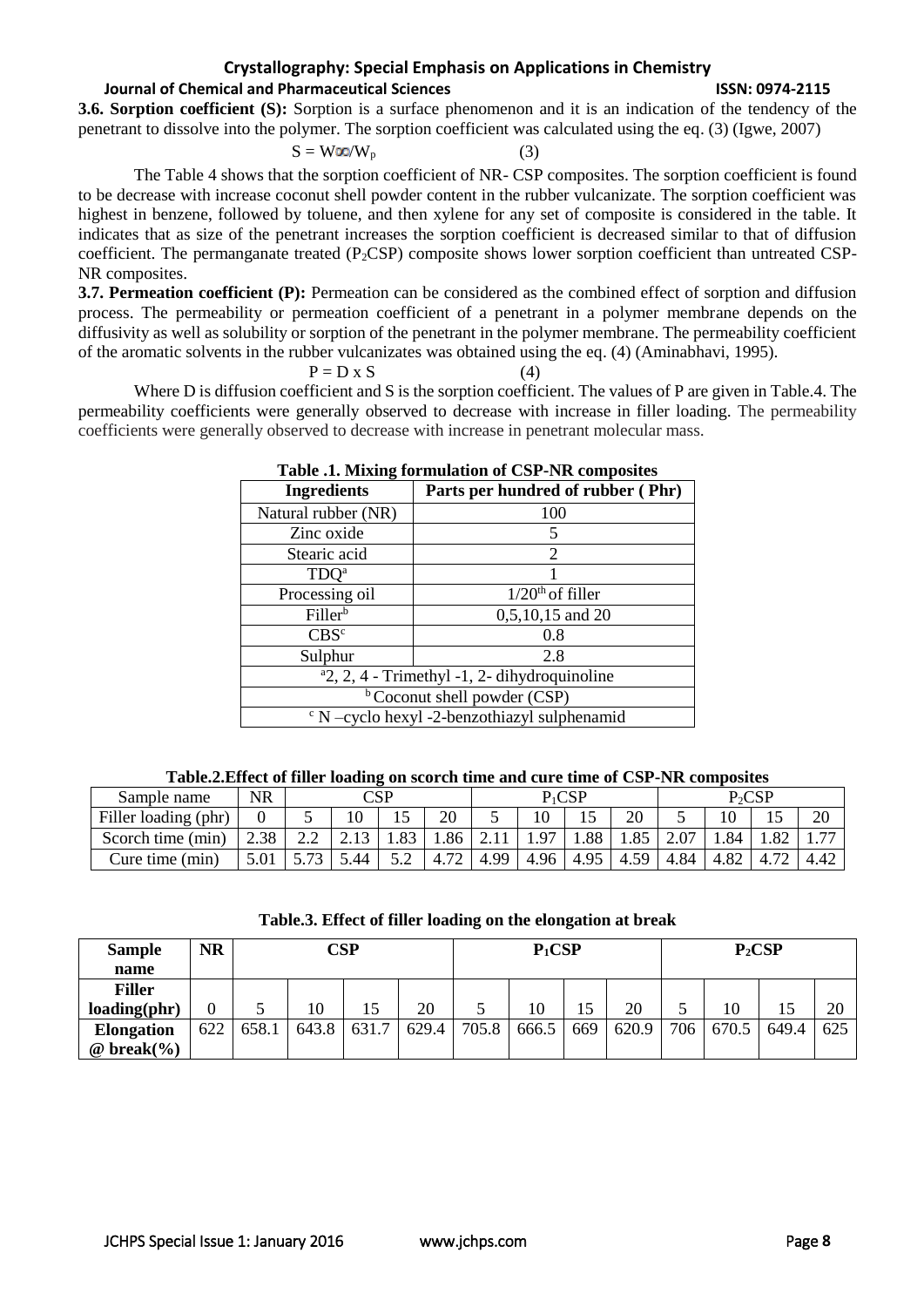#### **Crystallography: Special Emphasis on Applications in Chemistry Journal of Chemical and Pharmaceutical Sciences ISSN: 0974-2115 Table. 4. Diffusion, sorption and permeation coefficient of CSP- NR Composites**

| Table. 4. Dimaster, set puon and permeation coemetent of CST - FIX Composites<br><b>Diffusion Coefficient</b> |                                          |                |               |                |                             |               |                                  |                |               |  |  |
|---------------------------------------------------------------------------------------------------------------|------------------------------------------|----------------|---------------|----------------|-----------------------------|---------------|----------------------------------|----------------|---------------|--|--|
| <b>Sample</b>                                                                                                 |                                          |                |               |                | <b>Sorption Coefficient</b> |               | <b>Permeation Coefficient</b>    |                |               |  |  |
| <b>Name</b>                                                                                                   | <b>D</b> $X10^{-7}$ (cm <sup>2</sup> /s) |                |               |                | $S \pmod{ \%}$              |               | $Px10^{-7}$ (cm <sup>2</sup> /s) |                |               |  |  |
|                                                                                                               | <b>Benzene</b>                           | <b>Toluene</b> | <b>Xylene</b> | <b>Benzene</b> | <b>Toluene</b>              | <b>Xylene</b> | <b>Benzene</b>                   | <b>Toluene</b> | <b>Xylene</b> |  |  |
| <b>NR</b>                                                                                                     | 0.655                                    | 0.645          | 0.615         | 3.839          | 3.810                       | 3.798         | 2.514                            | 2.457          | 2.336         |  |  |
| <b>CSP</b>                                                                                                    | 0.635                                    | 0.610          | 0.598         | 3.538          | 3.501                       | 3.455         | 2.247                            | 2.135          | 2.067         |  |  |
|                                                                                                               | 0.596                                    | 0.588          | 0.578         | 3.360          | 3.358                       | 3.342         | 2.005                            | 1.975          | 1.933         |  |  |
|                                                                                                               | 0.540                                    | 0.536          | 0.515         | 3.261          | 3.259                       | 3.185         | 1.761                            | 1.749          | 1.640         |  |  |
|                                                                                                               | 0.438                                    | 0.420          | 0.403         | 3.180          | 3.137                       | 3.112         | 1.393                            | 1.317          | 1.254         |  |  |
| $P_1CSP$                                                                                                      | 0.648                                    | 0.593          | 0.580         | 3.510          | 3.497                       | 3.474         | 2.275                            | 2.075          | 2.015         |  |  |
|                                                                                                               | 0.580                                    | 0.578          | 0.563         | 3.333          | 3.321                       | 3.329         | 1.933                            | 1.921          | 1.875         |  |  |
|                                                                                                               | 0.483                                    | 0.525          | 0.530         | 3.259          | 3.251                       | 3.178         | 1.574                            | 1.706          | 1.684         |  |  |
|                                                                                                               | 0.463                                    | 0.435          | 0.431         | 3.165          | 3.166                       | 3.107         | 1.466                            | 1.377          | 1.341         |  |  |
| $P_2CSP$                                                                                                      | 0.640                                    | 0.598          | 0.570         | 3.520          | 3.415                       | 3.253         | 2.252                            | 2.043          | 1.854         |  |  |
|                                                                                                               | 0.558                                    | 0.540          | 0.538         | 3.335          | 3.241                       | 3.194         | 1.862                            | 1.750          | 1.719         |  |  |
|                                                                                                               | 0.526                                    | 0.521          | 0.530         | 3.213          | 3.219                       | 3.144         | 1.692                            | 1.679          | 1.666         |  |  |
|                                                                                                               | 0.436                                    | 0.445          | 0.430         | 3.192          | 3.116                       | 3.123         | 1.394                            | 1.386          | 1.342         |  |  |



**Scheme 1. Modification of CSP using potassium permanganate**









**Figure.2. XRD of unmodified and permanganate modified CSP**



**Figure. 3. Reograph of CSP-NR composites Figure.4. Effect of filler loading on the tensile strength of CSP- NR composite**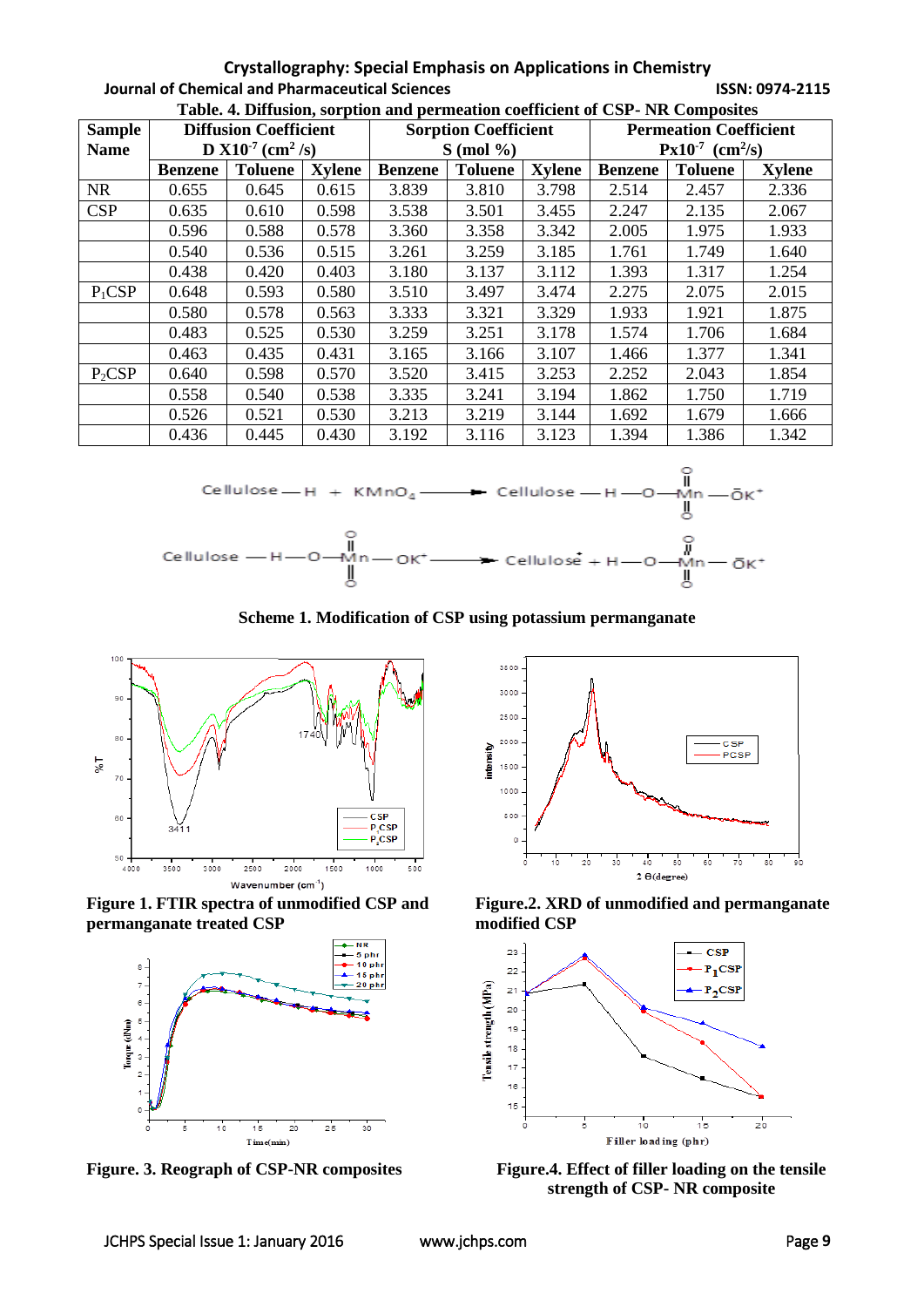**Crystallography: Special Emphasis on Applications in Chemistry Journal of Chemical and Pharmaceutical Sciences ISSN: 0974-2115**



**Figure.5.Effect of filler loading on the Young's modulus of CSP- NR composites**



**Figure.7.Effect of filler loading on the density of CSP-NR composites**



**Figure.9.**Effect of penetrant size on the  $Q_t$  of CSP-**NR composites**



**Figure.6.Effect of filler loading on the hardness of CSP-NR composites**



**Figure.8.**Effect of modification on  $Q_t$  of CSP- NR **composites in benzene**



**Figure.10. Effect of filler loading on**  $Q_t$  **of the CSP-NR composites**

#### **4. CONCLUSIONS**

The processability characteristics, mechanical properties and transport properties of coconut shell powder reinforced natural rubber composites have been investigated as a function of chemical modifications (permanganate) and filler loading. It was observed that upon chemical treatment the torque values increased indicating greater crosslinking. Permanganate treatment increased the tensile strength of the composites and the maximum tensile strength was observed for composites prepared with 0.05% KMnO<sup>4</sup> treated CSP. Addition of coconut shell powder increased modulus of composites. Mechanical properties such as tensile strength and elongation at break show a decreasing trend with increase in filler loading and the greater the CSP loading, poorer the mechanical properties. The order of solvent uptake of composites is benzene › toluene › xylene. The surface

#### JCHPS Special Issue 1: January 2016 www.jchps.com Page **10**